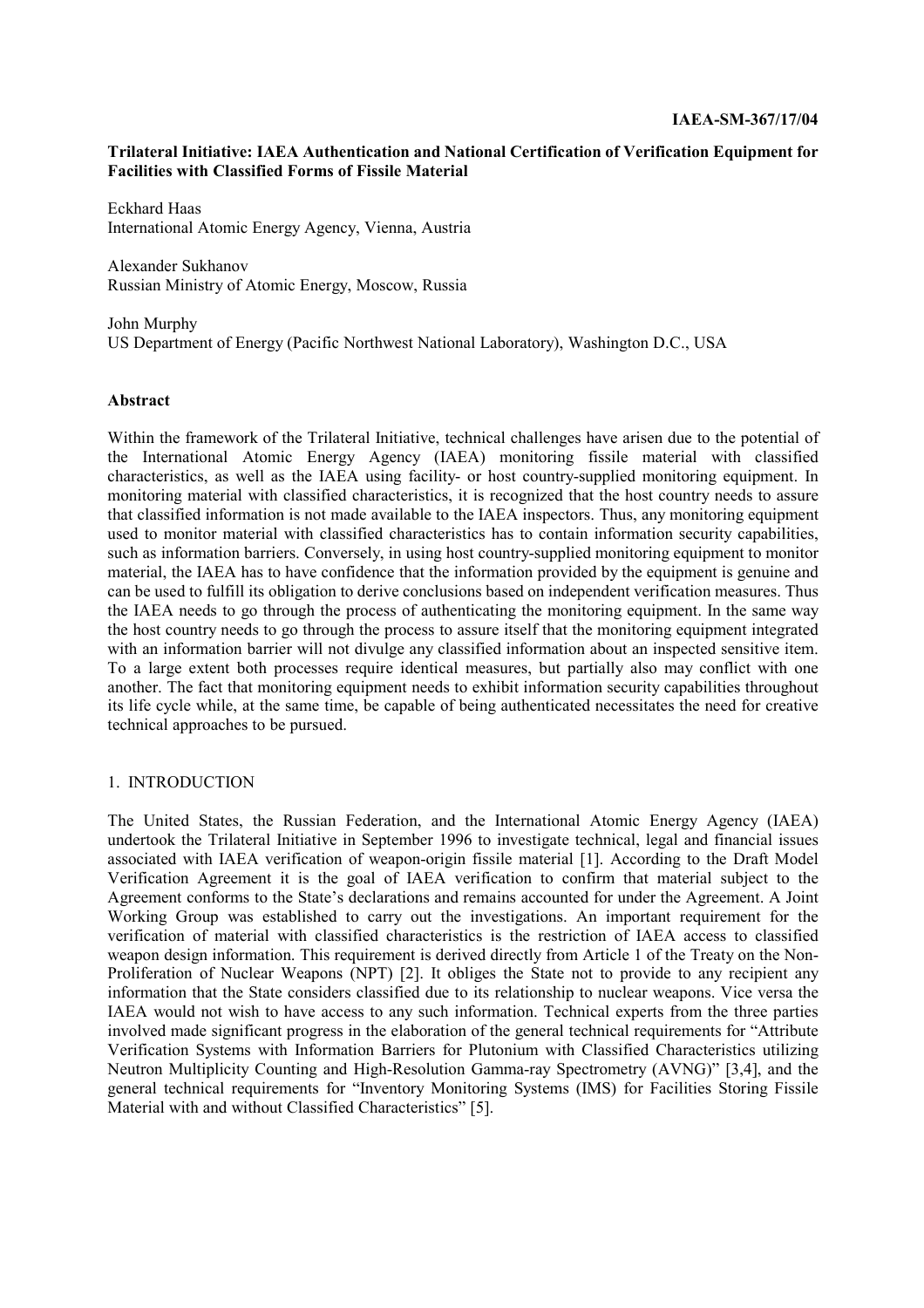It is a common understanding within the Joint Trilateral Initiative Working Group, especially for information security reasons, that equipment used for verification of material with classified characteristics by the IAEA will most likely be produced and certified by the host State. This is particularly true for attribute measurement systems.

The requirement for information security and its certification by the host State, the fact that the equipment used for verification may not be owned by the IAEA, and that the host State may even refuse direct access to the equipment for authentication purposes when in use, results in a significant complexity of the authentication issue. Regardless of such possible restrictions, the IAEA for its part must implement credible verification resulting in the ability to draw independent conclusions. For this purpose the IAEA has to assure that genuine information is obtained while using equipment which is not under its control. Meeting both requirements is an essential task for the Trilateral Initiative.

# 2. FUNDAMENTAL ASPECTS OF INORMATION SECURITY AND ITS CERTIFICATION

Within the framework of the Trilateral Initiative, particular parameters of the fissile material are important to the IAEA in verifying the States declarations, for example, "the presence of plutonium", "the presence of weapons-grade plutonium", and "the mass of the plutonium" [6]. To ascertain such parameters involves the acquisition of radiation measurements that might be classified, such as radiation spectra. In some cases, such as mass, the parameter itself might be classified.

Non-destructive analysis techniques based on radiation measurements are a requisite to gaining information on the parameters to allow independent conclusions to be made by the IAEA. Such techniques under consideration are low- and high-resolution gamma-ray detection and neutron multiplicity counting.

From the point of view of the State's national security, the general issue is the protection of the classified information.

*Information security* in this context is the process of assuring that any classified information about an inspected sensitive item will be protected from unauthorized access.

Information security is accomplished through relevant organizational and technical measures.

As a technical measure the concept of *Information Barriers* was developed by the technical experts and adopted as most promising. In essence, this concept consists of using hardware and software to restrict the information provided to the IAEA by denying access to any classified data [4].

*Certification* in this context is the process by which the host State assures itself that an inspection system integrated with an information barrier will not divulge any classified information about an inspected sensitive item to the IAEA. Certification includes all processes required for the host to allow operation of the system within its facility [7].

Consequently certification is a significant part of information security. It can be split again into the examination of the type of the inspection system and into the examination of the equipment to be installed in a facility.

For equipment to be placed in a nuclear facility, certification of that equipment, from a safety perspective, is normally accomplished. In the same way, certification of equipment from the perspective of secure information needs to be done. During certification both hardware and software need to be examined. This requires investigation of the system model and all documentation, including the description of software codes. This process applies to all sensors/detectors, data processing, and data transmission. In addition,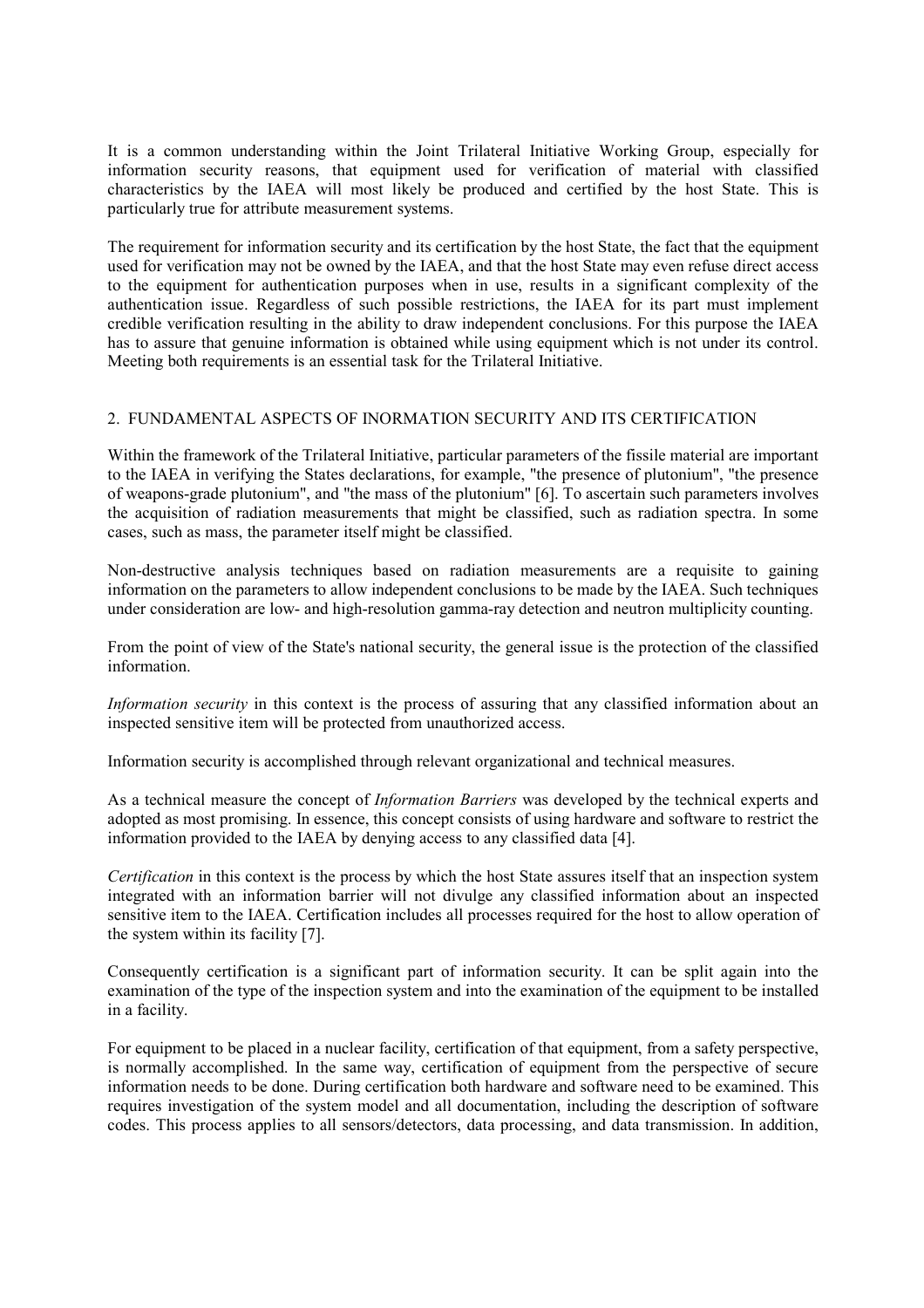access to the source of the classified information needs to be protected against clandestine information gathering. In meeting these requirements there is doubtless advantage in having the State be responsible for the engineering of such a system.

Finally, before installation and use the system/equipment has to be examined for conformity with the certified sample/prototype of equipment or technical standards.

Once this process has been completed, an inspection system can be used in a nuclear facility for the stated purpose. Issues then arise regarding the interface of an inspecting agency with the equipment. From the perspective of the State, the preferred approach is for the facility operator to be the sole interface to the equipment, with the inspecting party having oversight only. The issue of access to equipment and the inspector interface with equipment must be defined in protocols (administrative controls) that are evaluated as the equipment is certified.

# 3. FUNDAMENTAL ASPECTS OF AUTHENTICATION

Even before the Trilateral Initiative investigation into the verification of classified materials the development and implementation of unattended verification systems in safeguards raised the question of authentication. Meanwhile "Authentication" is a familiar quotation in the safeguards community and significant progress has been made especially in the field of electronic seals and surveillance equipment.

However, when asking what authentication means in terms of a process, it is not so easy to reach a common understanding. On the occasion of an IAEA Consultants' Meeting in 1991 the consultants arrived at the following definition:

*Authentication is the process of assuring that genuine information is obtained for safeguards purposes using equipment for which the IAEA lacks sufficient control or knowledge* [8]*.* 

In this sense authentication is an essential prerequisite for the IAEA to fulfill its obligation to derive conclusions based on independent verification measures when using equipment which the operator has supplied or to which the operator has access. To get genuine, falsification-proof data, in principle two basic strategies for the IAEA are possible:

- Protection of equipment against tampering and/or indication of any tampering with the equipment; and
- Authentication of data by using a recognition code/electronic signature and/or encryption.

In addition, the ability to sample the items under verification to inspect and assure the correctness of the item can contribute to the authentication process. In IAEA safeguards, most often a combination of the strategies is applied.

Authentication of a measurement system with a detector/sensor, with data processing and with data transmission means the certainty that the measurement results obtained by the inspector for verification purposes are generated in accordance with the specification and give a true representation of the object. From this one can deduce that the function of the detector and its characteristics, once initially tested and accepted, must remain unchanged. To make this provable for inspectors the detector and those components relevant for its function, therefore, must be physically protected, and direct access to "state of health data" including the signals from integrated "normalization sources" should be possible outside the information barrier.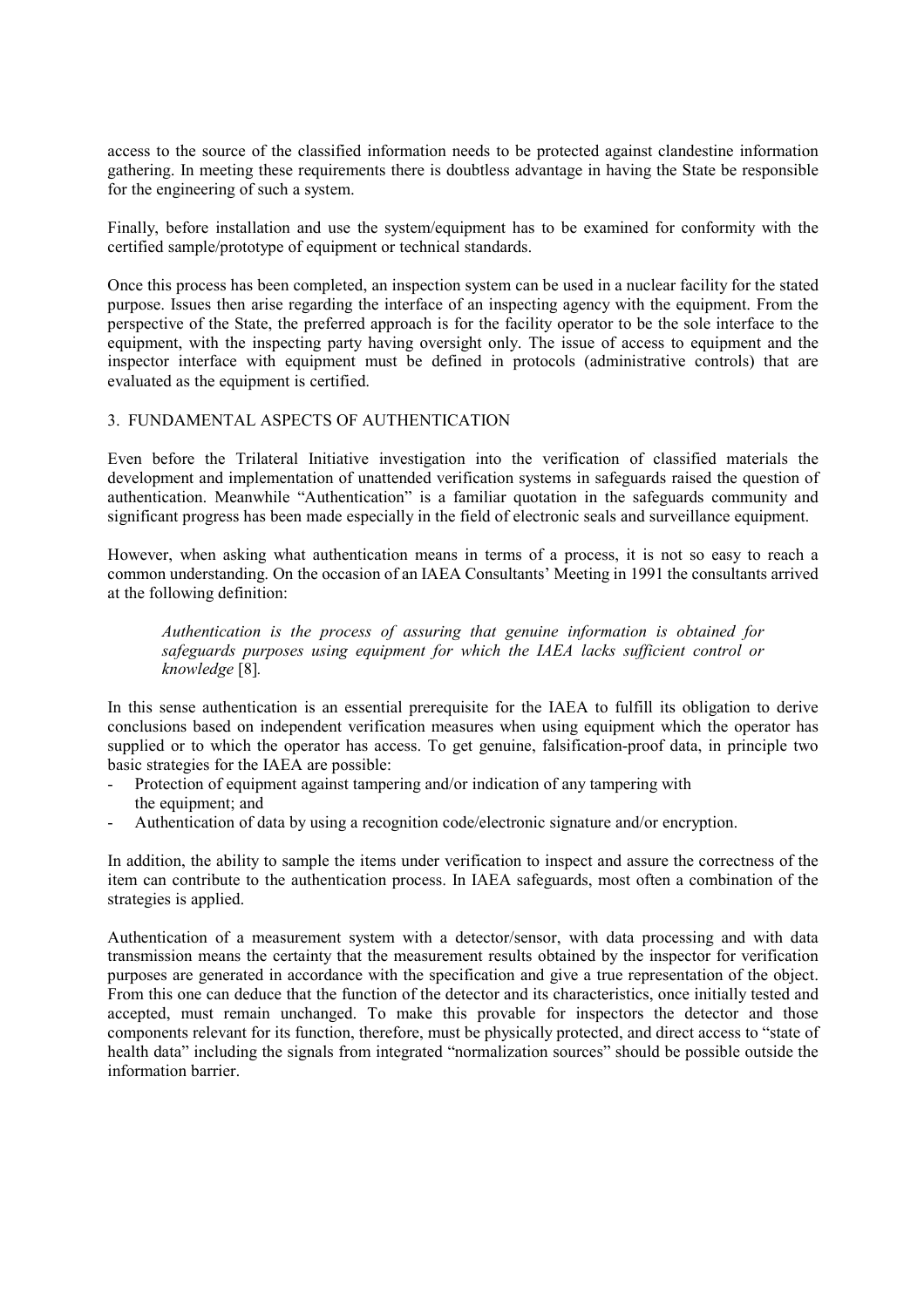More problematic is the authentication of the data processing part of the system, behind the information barrier. It may be already doubted that somebody who has no direct access to production data of its components can validate such a complex system without destroying it. Authentication, as a continuous requirement, becomes even more problematic when the system is once in use and any access, especially to components behind the information barrier becomes, for information security reasons, impossible. The consequence is that the data processing function can be tested only by observing its results. One possibility is the regular but predictable use of NDA standards with known results. First and foremost a commissioning and functional test program needs to be established in order to check whether the performance of the system meets the given specification. Such a commissioning and functional test program may include the use of test data packages. In the case of a radiometric measurement system the test program also includes the use of specially prepared calibration standards. For the preparation of such reference materials and standards the following essential requirements are to be kept:

- The standards used for authentication must be accepted by the IAEA based on independent destructive analysis conducted under IAEA supervision.
- The standards must be representative of the material being measured and cover the expected range of material content.
- The standards must remain under uninterrupted IAEA Containment & Surveillance (C/S) measures.

Once the data processing part of a system is authenticated, for later routine use the system or the relevant parts of the system must be protected again by C/S measures against tampering. [In addition inspectors may want to use their own tamper protected software copy.] Note: How software is handled/controlled and what software may be used will be part of the certification process.

Another open issue is the usual requirement by the IAEA that a vulnerability assessment of the authenticated system be carried out by a third party. The main reason for bringing in a third party is to increase the "credibility" of the authentication measures taken by the IAEA by using also independent resources and recognized expertise. In doing so, the information security issue will be once more of greatest importance. One solution could be that the vulnerability assessment might be done by an acceptable institution of the other State concerned. The real need for bringing in a "third party" at last has to be assessed under the aspect of additional gains in the context of transparency and confidence built by the States concerned.

Finally, authentication is not merely a single activity. It remains a permanent requirement and an ongoing process throughout the life cycle of the equipment. Especially after maintenance activities with intrusion on C/S measures, re-authentication becomes essential.

# 4. AUTHENTICATION AND INFORMATION SECURITY IN THE REALITY OF THE STORAGE OF MATERIALS WITH CLASSIFIED CHARACTERISTICS

Information Security and Authentication are not restricted to just the instruments used for verification. They cover the whole process of verification; beginning with the object (signal source) to be verified followed by the appropriate sensor/detector, data transmission, and data processing and data recording/evaluation.

#### *Object/Signal Source*

Concerns of Information Security on the signal source are a high priority for the State. The radiation emitted from the source contains the information, which needs to be protected. Thus operational procedures need to be established to restrict the use of equipment to only that which has been basically certified and tested. On the other hand, when using radiometric measurements for verification, authentication of the object/signal source also assures that the object presented is the object declared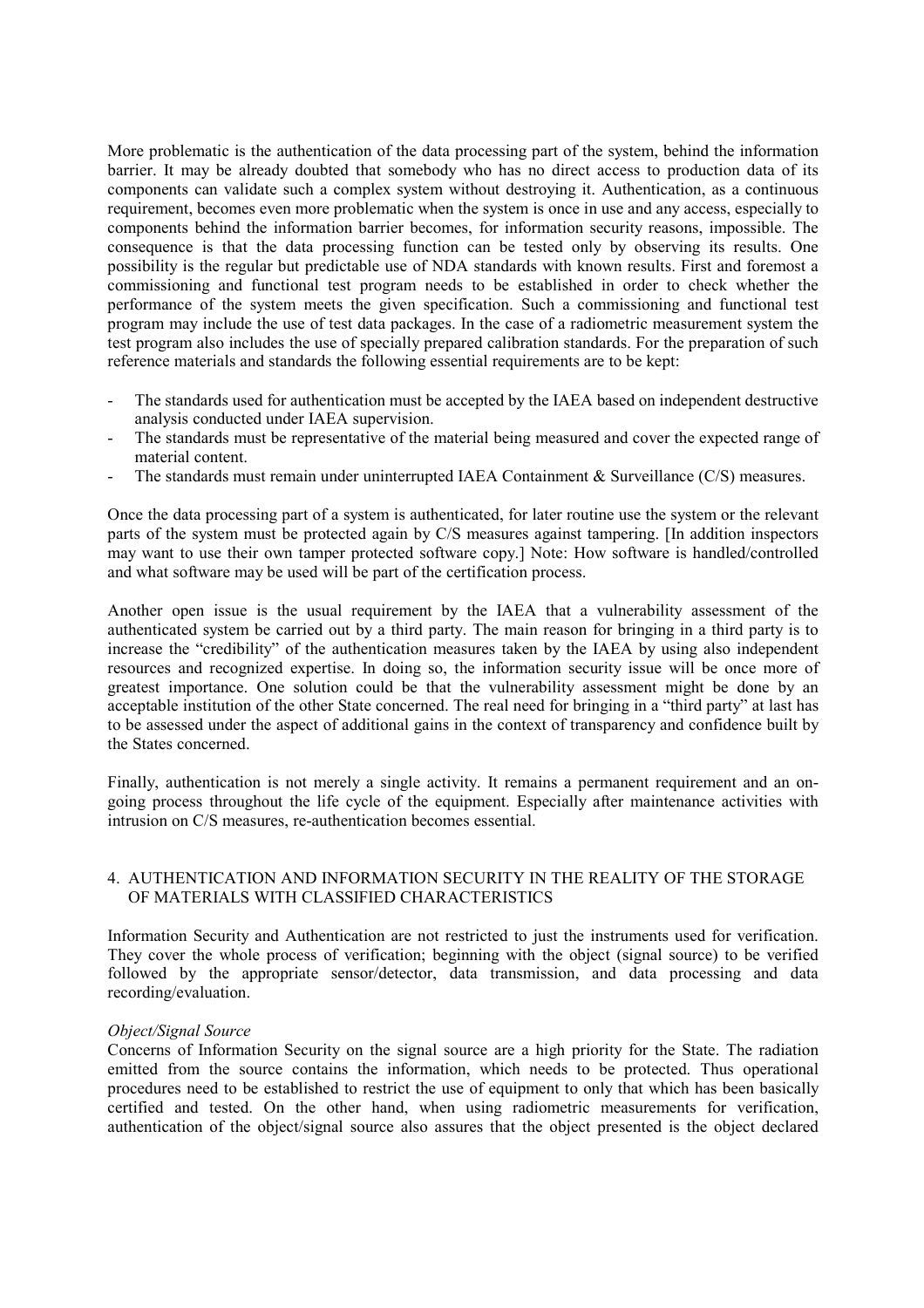regarding the identity and integrity and not always the same radiation source presented in different containers. In the case of material with classified characteristics it will not be possible to get an unequivocal "finger print" of the signal source, only the attributes for the acceptance of that source under the Agreement can be verified. The proof of an unchanged identity and integrity of the signal source can be furnished therefore only via the storage container. From this, having the verification goal in mind, one can deduce the need for a falsification-proof identification number of the storage container and the need to exclude or detect any undeclared change of its content once it is recorded and accepted as submitted to the Agreement. The latter, however, could be achieved by quite different measures: by "design verification" of the container and sealing, by continuous observation of an individual container after verification, or by the exclusion of any manipulation possibility with the content during storage via design information verification supported by extensive surveillance.

#### *Sensor/Detector*

Authentication of the sensor/detector not only means that the signals produced are coming from the sensor/detector as they should, but also that the functioning and characteristics of the detector remain unchanged. These requirements may be achieved by using a tamper resistant or tamper indicating enclosure for the detector/sensor. The functioning, characteristics and efficiency of the detector/sensor are checked by test signals and integrated "normalization sources". In addition, self-testing and malfunction recording techniques may be implemented. On the other hand, information security as a process must assure the protection of the signals produced by the sensor/detector and, in connection with authentication, that there is no impact or influence on information security caused with the implementation of the above authentication features. The application of technologies to reduce or resist the transfer of electromagnetic signals may also be necessary.

## *Data Processing*

The hardware and software determine the data processing part of a system. Consequently authentication of data processing starts with the examination of the complete system's documentation as well as the validation/evaluation of the relevant hardware components and the operating and application software including the use of test data. This also applies to certification. The crucial issue for both authentication and certification is that the software processes the signals from the sensor/detector as specified and that there are no hidden features in the system to pass erroneous information [7]. The regular but "predictable" measurement/re-measurement of specially prepared calibration standards, as part of the authentication process, and the use of test data packages means testing the overall function of the system over its results. To exclude for such tests the possibility of hidden features one has to overcome the problem of the "predictability". One solution might be to "embed" real data of a measurement "unpredictably" in a sequence of test data and to connect the identification of data sets with results after the information barrier. Prior to being implemented into operation for the first time, an authentication review of the information barrier software and hardware should be allowed; however, once operation has commenced, subsequent reviews will need to be negotiated. A crucial issue in this connection may be that the information barrier and its technique, once used for the measurement of material with classified characteristics, may become classified itself and therefore cannot be examined directly any more.

#### *Data Transmission*

In a verification system the detector and data processing components are often physically separated. The same may also apply to data processing, data recording, and data display. If this is the case, the data transmission needs to be authenticated amongst all components. To accept electronic data as authentic the following conditions must be fulfilled:

- a) The data must remain unchanged and complete when passing from the transmitter to the receiver.
- b) Data generation, transmission and receipt takes place within a specific time interval. In other words, data generated "in the past", even when coming from a genuine detector/sensor are not valid.
- c) The data have to be issued from the genuine transmitter.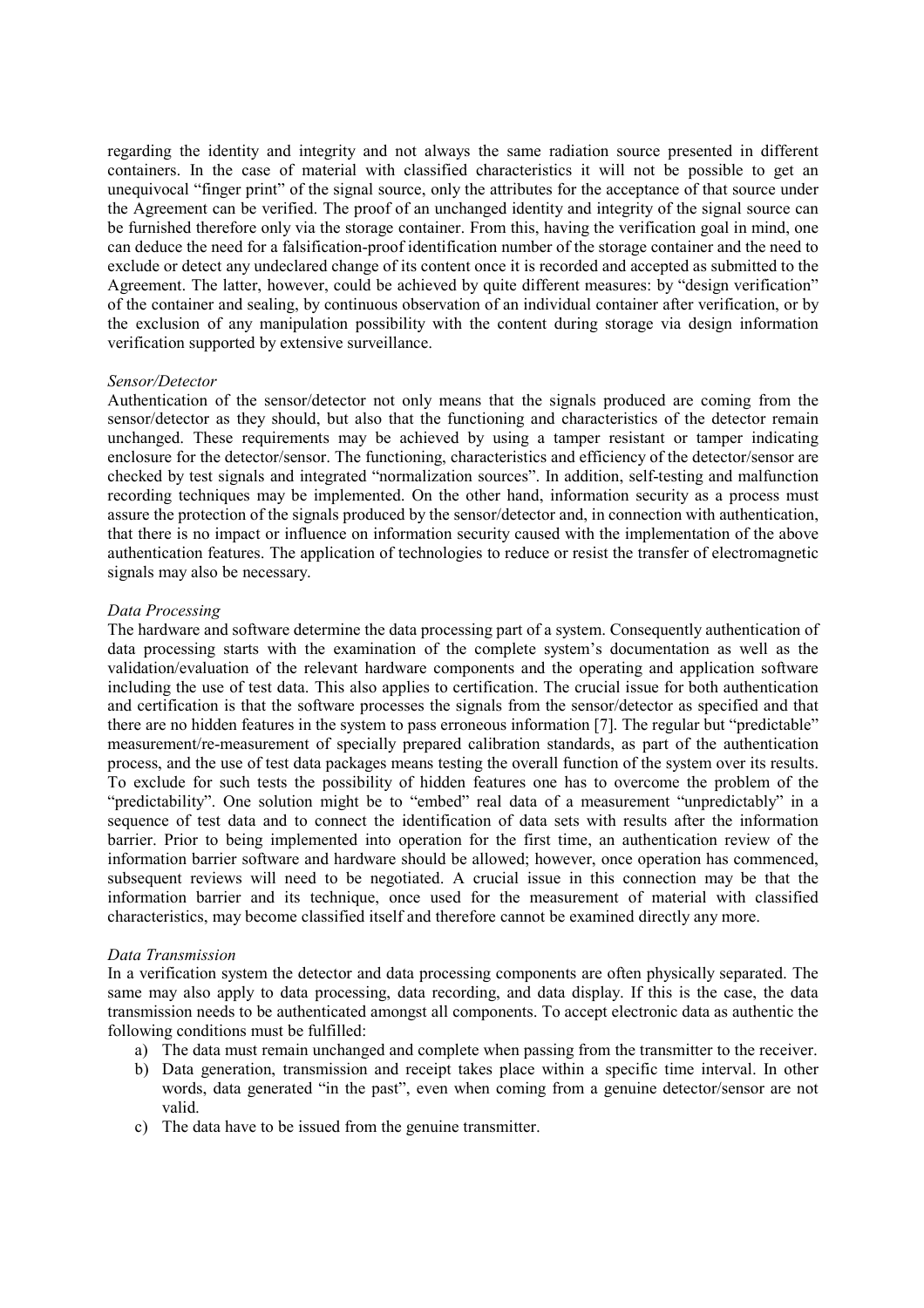To prove the authenticity of the data transmitted, one may either protect the transmission media against interference or detect and record any such interference, for example, by the application of shielding and C/S measures. Another possibility of data authentication is the use of electronic signatures and encryption, including the incorporation of date and time stamps on the data.

Information security is faced with the challenge of ensuring that features added to assure authentic data are transmitted do not allow the release of classified information. This can be a tedious effort especially if an information barrier is placed in a data transmission link. Signal emanations are also a concern, and employing shielding technologies may be necessary.

Testing the basic requirements and measures for authentication, taking into account information security restrictions in storage of materials with classified characteristics, will be extremely difficult. If one, however, takes into account the separate measures, not only isolated but also as part of a process within its boundary conditions, the verification goal of the IAEA and the meaning of each measure within that process, then some alternatives and possibilities that will meet the requirements of both information protection and authentication, may turn out.

Table 1 shows the different technical subjects within such an authentication process and possible measures that can be differently combined, depending on the facility design and verification approach, to achieve both information security and the authentication goals.

# 5. CONCLUSIONS

Authentication is not only an essential prerequisite for the IAEA to fulfill its obligation to derive conclusions based on independent verification measures, it is also essential for the implementation of a credible verification regime. The requirement for information security, its certification and other boundary conditions means a big but manageable challenge for the issue of the authentication of equipment to be installed and, because of that, for the design of a credible verification approach. As long as one regards authentication as a process of connected measures within the overall verification approach, depending on the facility design and other boundary conditions, solutions can be developed to satisfy both the requirement of the State for information security and the requirement of the IAEA for authentication. The first, most important, step to create awareness, is already done, but also the next step, to think in terms of concrete solutions, has already started.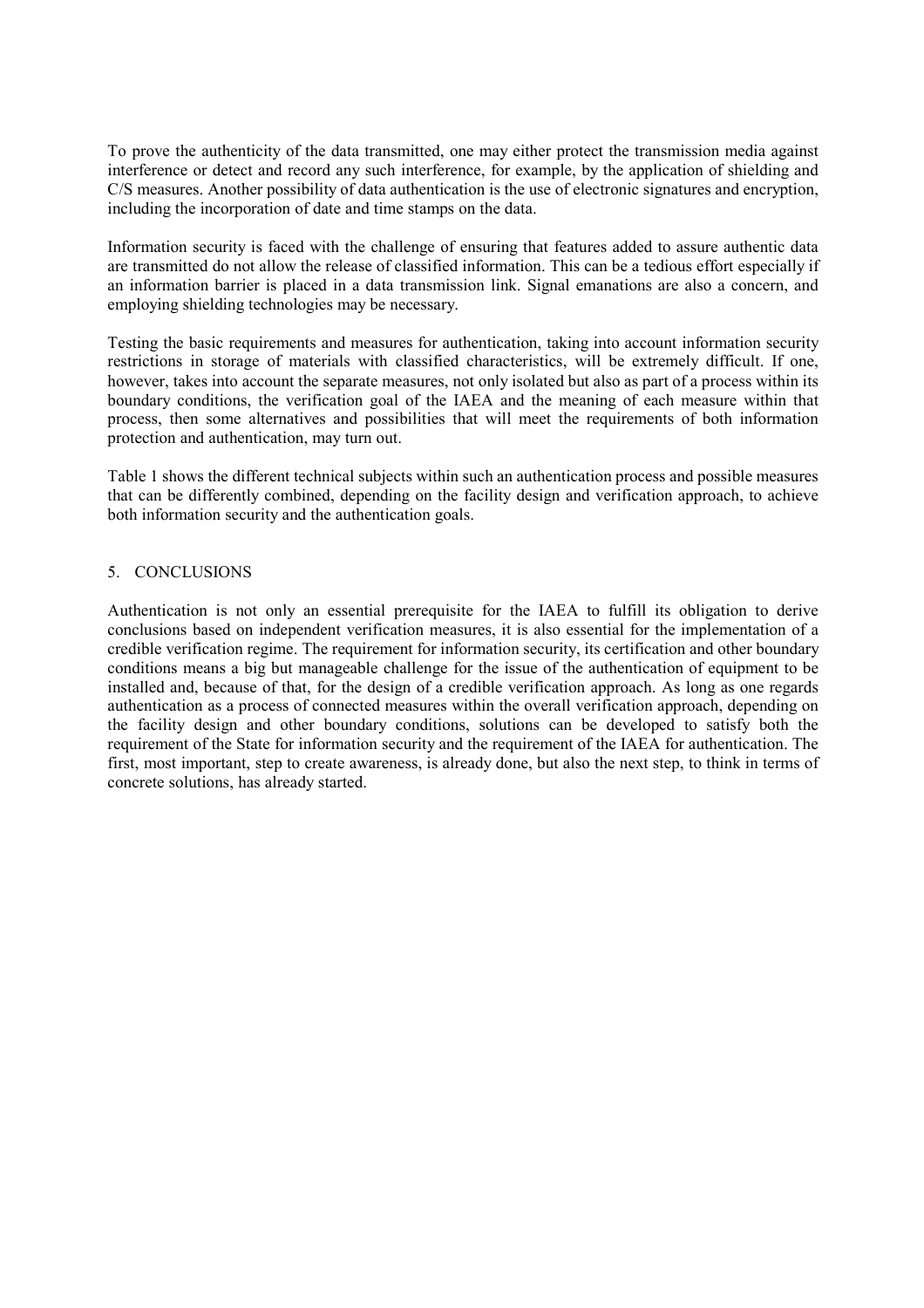| Subject/             | <b>Information Security</b> | <b>Possible Information</b> | <b>Authentication</b>    | <b>Possible Authentication</b>     |
|----------------------|-----------------------------|-----------------------------|--------------------------|------------------------------------|
| Component            | <b>Requirements</b>         | <b>Security Measures</b>    | <b>Requirements</b>      | Measures*                          |
| Object/Signal Source | Integrity                   | Secured enclosure           | Integrity                | Certified container                |
|                      | No direct access            | Facility seals              | ID number                | Design verification                |
|                      |                             | Surveillance                |                          | ID number                          |
|                      |                             | Physical protection         |                          | Agency seals                       |
|                      |                             | techniques                  |                          | Surveillance                       |
|                      |                             |                             |                          | Re-verification                    |
| Sensor/Detector      | No clandestine function     | Certification               | Integrity                | <b>Tamper Indicating Enclosure</b> |
|                      | No signal emanations        | Exam. of equipment          | Unchanged settings       | State of health information        |
|                      | Integrity                   | Tempest enclosure           |                          | Malfunction records                |
|                      | Unchanged settings          | Facility seals              |                          | Re-measurement of standards        |
|                      | No direct access            | Physical protection         |                          |                                    |
|                      |                             | techniques                  |                          |                                    |
| Data Processing      | No clandestine function     | Certification and           | Hardware as specified    | Validation of                      |
|                      | No signal emanations        | examination of              | Performance as specified | - data processing                  |
|                      | No display of classified    | - data processing           |                          | - hardware components              |
|                      | Information                 | - hardware component        |                          | Evaluation of software             |
|                      | Integrity                   | <b>Information barriers</b> |                          | Tamper indicating enclosure        |
|                      | Unchanged settings          | Tempest enclosures          |                          | Duplicate secured software file    |
|                      | No direct access            | Physical protection         |                          | Re-measurement of standards        |
|                      |                             | techniques                  |                          |                                    |
| Data Transmission    | No signal emanations        | Certification               | Data has not been        | Application of C/S                 |
|                      | No tapping of               | Exam. of equipment          | - altered                | Electronic signatures              |
|                      | transmission lines          | Shielded cables             | - removed                | Encryption                         |
|                      | No direct access            | Physical protection         | - or substituted         |                                    |
|                      |                             | techniques                  | Date and time are valid  |                                    |
|                      |                             | Encryption                  |                          |                                    |

\* Under operational conditions any access to the measurement equipment by an Agency inspector for authentication purposes might be at least made more difficult or even be refused due to information security

Table 1. Basic Measurements for Implementing Information Security and Authentication